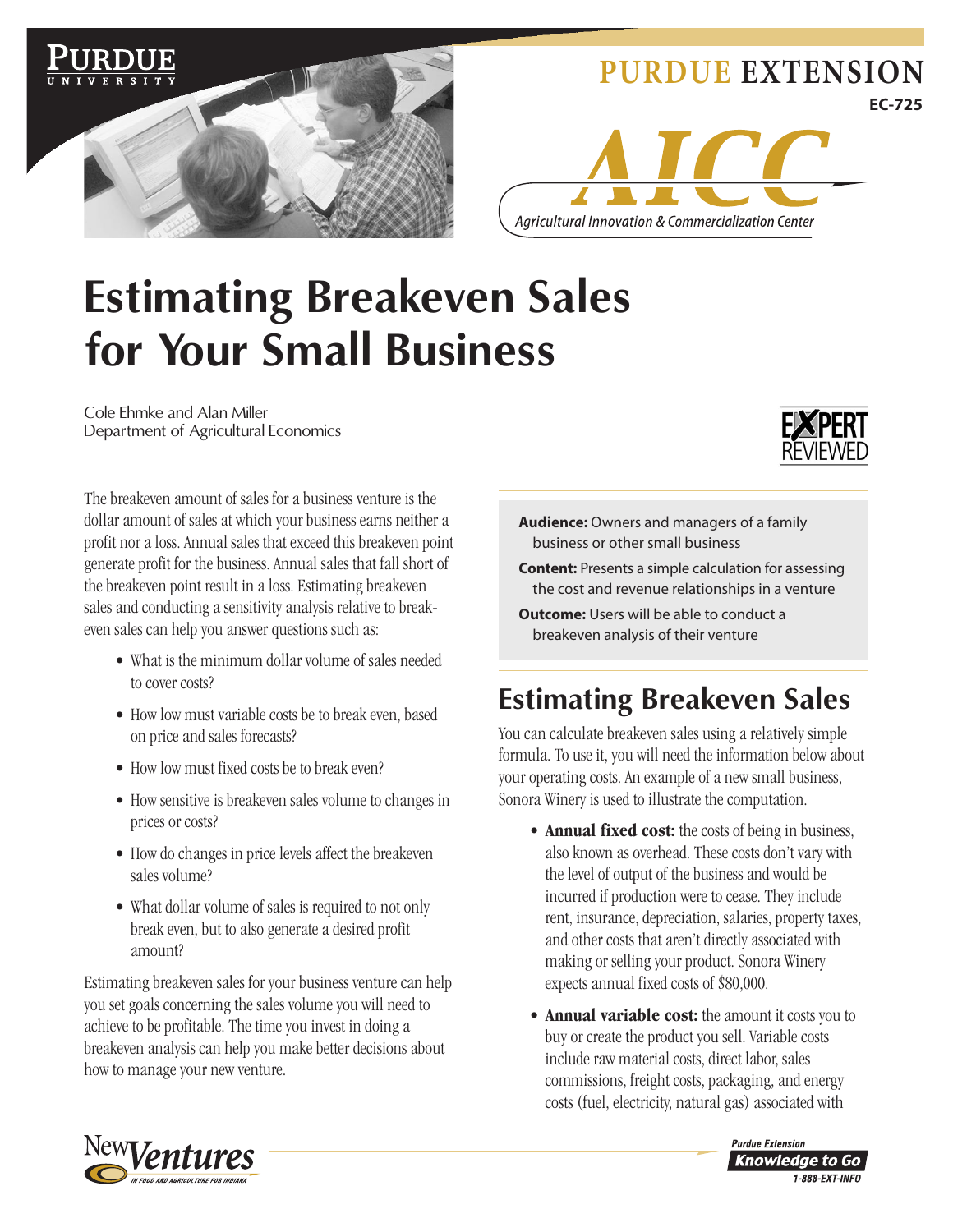



producing the product. Sonora Winery expects annual variable costs of \$120,000.

- **Annual sales revenue:** the revenue you receive from sales of your product. When estimating this number, you will want to multiply the price actually charged to customers (so make sure you include discounts and special offers) by the number of units you expect to sell. If you have created a sales forecast as part of a projected cash flow or income statement, then use that number. Sonora Winery expects annual revenue of \$200,000.
- **Contribution margin:** the dollar amount by which annual sales revenue exceeds annual variable costs. This margin contributes to the payment of annual fixed costs and, if larger than fixed costs, to profit. Sonora Winery's contribution margin is expected to be \$80,000.

Some expenses may not be easy to separate into their fixed and variable components because they contain elements of both. An example is Sonora Winery's energy cost. A portion of the energy cost is attributable to heating office space, and the rest is attributable to producing their product, wine. Only the part associated with actually producing the wine should be considered in variable costs. Bills for heating and cooling the office will need to be paid as long as the business operates, regardless of how much wine is sold, and so are fixed costs.

The formula to calculate the breakeven annual sales is:

```
Total annual fixed costs
                 Contribution margin / Total sales
Breakeven 
sales (\$) =
```
The formula in the denominator (below the line) is used to calculate the contribution margin ratio. This is the percentage of each sales dollar available to cover fixed costs and contribute to net income.

Sonora Winery anticipates fixed costs of \$80,000 per year, variable costs of \$120,000 per year, and sales revenue of \$200,000 per year. For Sonora Winery, the calculation would be:

Breakeven  $sales (\$) = $80,000 \div ($80,000 \div $200,000)$  $=$  \$80,000  $\div$  0.40  $=$  \$200,000

The contribution margin ratio of 0.40 indicates that 40% of every dollar of sales is available to pay fixed expenses. This \$.40 per dollar of sales *in excess* of breakeven sales is profit. With fixed expenses of \$80,000, the breakeven sales analysis shows that Sonora Winery won't make any profits until it generates \$200,000 in gross revenue.

Mistakes are easy to make, and the breakeven point is important to your business planning. So it's a good idea to check your calculations. To do this, compute the contribution margin based on sales of \$200,000 and variable costs of \$120,000. The breakeven point occurs at the dollar amount of sales that generates a contribution margin exactly equal to fixed costs. If the amount was computed correctly, the resulting contribution margin should be exactly equal to the \$80,000 amount of annual fixed costs. The calculation below for Sonora Winery indicates that the breakeven sales amount calculated above is correct.

| \$200,000 | Sales                      |
|-----------|----------------------------|
| \$120,000 | minus Variable costs       |
| \$80,000  | equals Contribution margin |

To convert the breakeven sales number to the equivalent number of units sold at the breakeven point, divide breakeven sales by the average selling price per unit. If Sonora Winery sells each case of wine for an average of \$200, then they need to divide \$200,000 by \$200 to find out that they must sell 1,000 cases in order to break even.

#### **Sensitivity Analysis**

Once you have estimated the breakeven sales amount, you should use the breakeven sales computation to evaluate a variety of "what if" questions that will help you better understand the sensitivity of your new venture to changes in sales volume, prices, and costs. With sensitivity analysis, managers can look at the potential effects of undesirable outcomes like a shortfall in sales or an overrun on costs.

If Sonora Winery receives \$200 for each case of wine, then its breakeven unit sales are 1,000. If the owners of Sonora Winery estimated the total market demand for their product at 1,050 units, or cases of wine, then they should be concerned about having a breakeven of 1,000 cases of wine. At 1,050 cases of wine, fixed costs are still \$80,000, and variable costs will be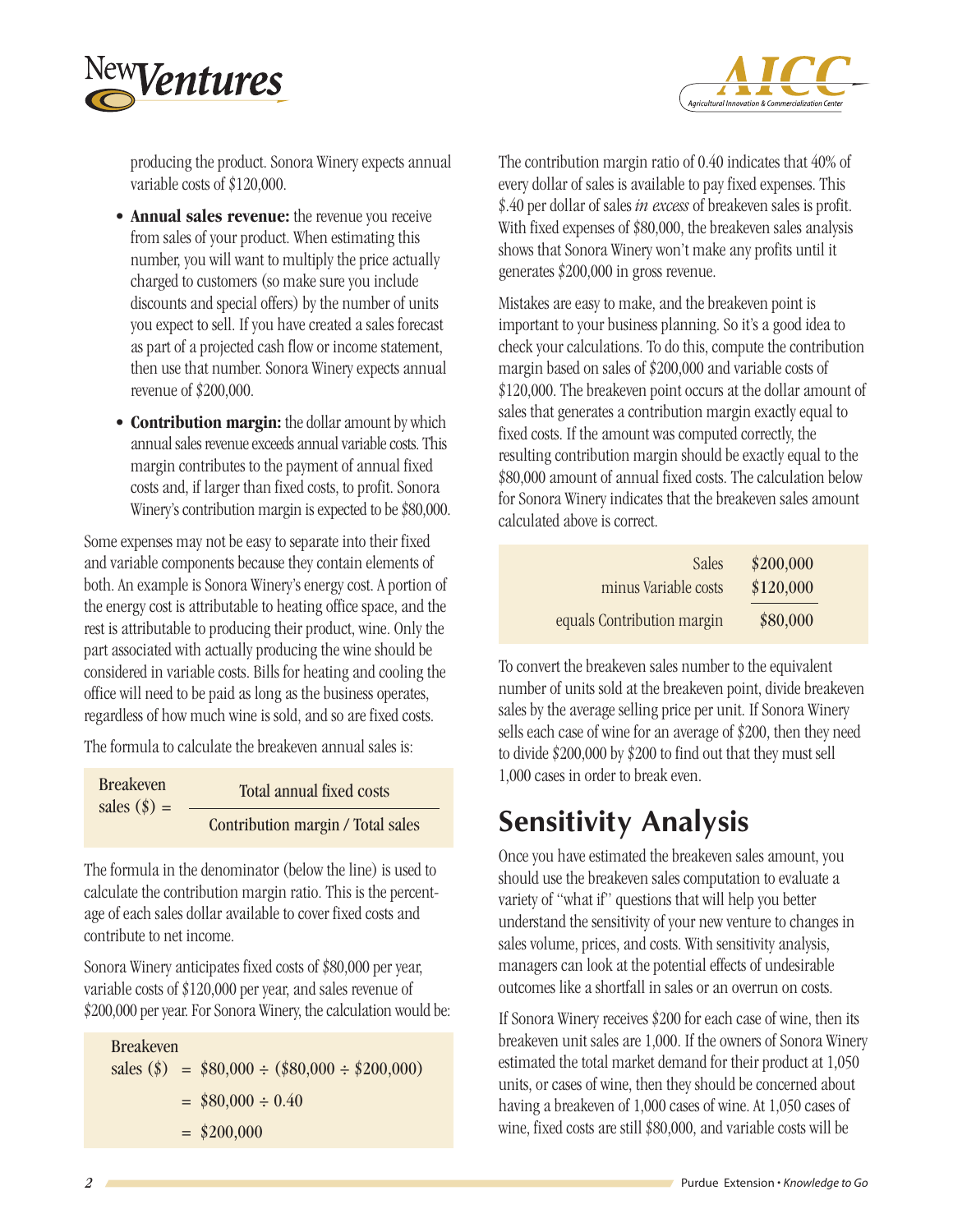



\$126,000 (variable costs per case of wine are \$120, and there are 50 additional cases). The contribution margin will be only \$4,000, which is hardly likely to be enough profit to sustain the business long term.

What if Sonora Winery's owners have overestimated the number of cases of wine the business can sell, or what if the economy slows down unexpectedly after business start-up? Such a small margin for error may put the business's ability to cash flow at risk. The \$4,000 difference between expected sales and breakeven sales indicates how much sales can decline before the business loses money and, as a result, is called the margin of safety.

If the owners of Sonora Winery would like to achieve a minimum net income to sales ratio of 15%, then sales of 1,250 cases of wine won't even get them close to that goal. In fact, they will have to sell 1,600 cases at \$200 each to achieve that goal. The larger the contribution margin ratio, the less that sales will need to exceed breakeven in order to achieve a particular profit objective. If Sonora Winery could increase its contribution margin per unit, it could gain more profit from each case of wine sold.

Table 1 illustrates that increasing the quantity of product sold is not the only option for improving profitability. If Sonora Winery can manage to cut either variable costs or fixed costs, net income will increase because breakeven sales will decline. Sonora Winery can achieve an even greater effect on its net income by raising the price of the product by 25% (from \$200 per case to \$250 per case). While increasing the sales price of the product produces a benefit to net income, you should

realize that customers will at some point react negatively to higher prices by buying fewer units.

One way to improve the contribution margin is to cut variable costs. This scenario is illustrated in the second-to-last column in Table 1. Cutting variable costs by 25% increases the contribution margin ratio from 0.40 to 0.55 (\$110,000  $\div$ \$200,000). This would reduce the breakeven sales level because more margin would be available from each unit sold. So fewer units would be required to cover fixed costs. Thus, if Sonora Winery could maintain sales at \$200,000, then \$30,000 more profit would result.

#### **Adding a Profit Objective to Breakeven Sales**

Sonora Winery may wish to target a particular profit level. For example, Sonora Winery's capital investment in its business is \$500,000. The company wants to earn 10% return on the investment. In this case, the \$50,000 profit required to achieve the objective can be viewed as a fixed cost of doing business. The dollar amount of wine Sonora Winery will have to sell not only to break even, but to also produce the desired profit can be calculated using the following formula:

| <b>Breakeven</b> |                                            |
|------------------|--------------------------------------------|
| sales $+$        | Total annual fixed cost + Profit objective |
| profit $(\$) =$  | Contribution margin / Total sales          |

|  |  |  | Table 1. Sensitivity Analysis for Sonora Winery's Breakeven Sales |
|--|--|--|-------------------------------------------------------------------|
|--|--|--|-------------------------------------------------------------------|

|                               | <b>Breakeven</b> | <b>Sales Price</b><br>25% Higher | <b>Unit Sales</b><br>25% Higher | <b>Unit Sales</b><br>25% Lower | Variable Costs<br>25% Lower | <b>Fixed Costs</b><br>25% Lower |
|-------------------------------|------------------|----------------------------------|---------------------------------|--------------------------------|-----------------------------|---------------------------------|
| L. Annual Sales               | \$200,000        | \$250,000                        | \$250,000                       | \$150,000                      | \$200,000                   | \$200,000                       |
| 2. Unit Sales (1/sale price)  | 1,000            | 1.000                            | 1,250                           | 750                            | 1.000                       | 1,000                           |
| 3. Variable Cost              | \$120,000        | \$120,000                        | \$150,000                       | \$90,000                       | \$90,000                    | \$120,000                       |
| 4. Contribution Margin (1-3)  | \$80,000         | \$130,000                        | \$100,000                       | \$60,000                       | \$110,000                   | \$80,000                        |
| 5. Fixed Cost                 | \$80,000         | \$80,000                         | \$80,000                        | \$80,000                       | \$80,000                    | \$60,000                        |
| 6. Net income or profit (4-5) | \$0              | \$50,000                         | \$20,000                        | $-520,000$                     | \$30,000                    | \$20,000                        |
| 7. Net Income/Sales (6/1)     | 0%               | 20%                              | 8%                              | $-13%$                         | 15%                         | 10%                             |